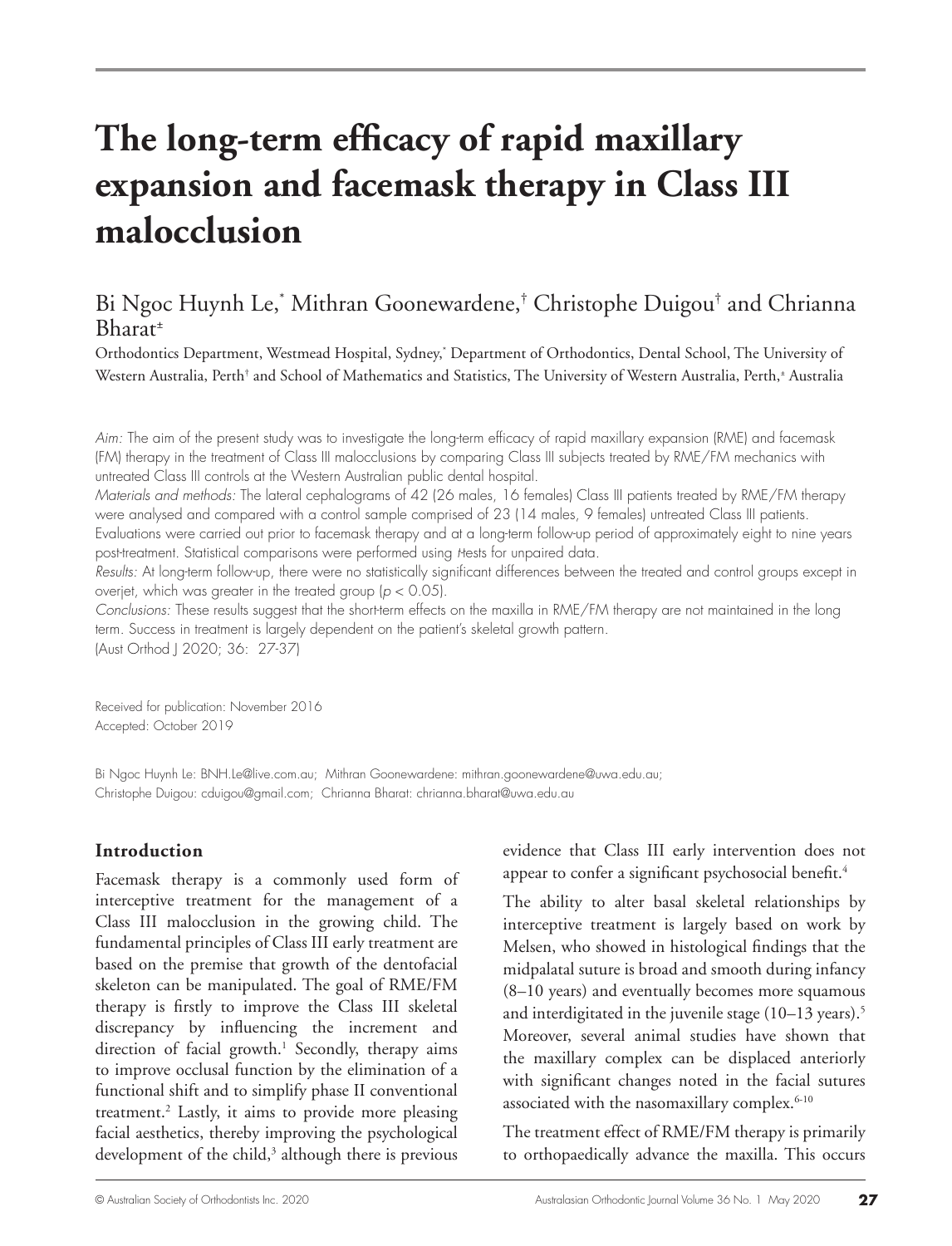with an associated concurrent maxillary rotation, which depends on the direction of the applied force vector in relation to the centre of resistance of the maxilla. This can be adjusted according to the desired clinical effect planned for the specific case. For example, maintaining a force vector of approximately 5–20 mm above the occlusal plane facilitates a parallel movement of the maxilla that is suited to patients with a hyperdivergent skeletal pattern and/or an anterior open bite tendency. Alternatively, maintaining a force vector angle of 20–30 degrees below the occlusal plane would generate a counter-clockwise rotation of the maxilla.11 The downward vertical movement of the maxilla results in a downward and backward rotation of the mandible leading to dental changes that are favourable for the correction of a Class III malocclusion and deep overbite.<sup>12</sup>

There have been several studies reporting the effectiveness of facemask therapy in the early management of a Class III malocclusion in a growing child.12-17 Nonetheless, there is still uncertainty related to the long-term stability of the dental and skeletal changes as a result of facemask therapy.

Despite being shown to be effective in the initial stages of treatment, the reported results are not maintained in the long term in 30% of Class III patients.<sup>4,13,16</sup> The most common cause of failure following facemask therapy is late mandibular growth in a horizontal direction, often indicated by the presence of an increased posterior vertical height, length of the mandibular ramus, angulation of the cranial base and the inclination of the mandibular plane to the cranial base.12,13,18

The purpose of this retrospective observational study was to investigate the long-term efficacy of RME/FM mechanics in the treatment of Class III malocclusions. By comparing Class III patients treated using RME/ FM with untreated Class III controls, it was expected that a greater insight into the dental and facial changes would be revealed through long-term follow-up.

## **Material and methods**

Approval was obtained from the Human Research Ethics Committee of Western Australia in accordance with the requirements from the *National Statement on Ethical Conduct in Human Research* (National Statement) and the policies and procedures of the University of Western Australia.

The lateral cephalograms of 42 (26 males, 16 females) Class III patients, with a mean age of 8.8 years, treated using RME/FM therapy were analysed and compared with a control sample comprised of 23 (14 males, 9 females) untreated Class III patients, with a mean age of 10.3 years. The records of the treated group were obtained from a private practice in Perth, Australia and the untreated group from the dental school clinic in Western Australia.

The sample selection criteria for the treatment group included

- A Class III malocclusion at the first observation (Ti) characterised by an anterior crossbite or edge-to-edge incisal relationship and a Wits appraisal of -2 mm or less
- Interceptive treatment with RME/FM therapy
- No permanent or congenitally missing teeth
- Cephalograms of adequate quality available at Ti before RME/FM and at the long-term observation (Tf), at least six years after RME/ FM

The untreated Class III control group was screened by similar criteria except that RME/FM therapy was not undertaken, and this cohort was followed longitudinally. Early interceptive treatment was not commenced in these patients because the families could not afford, or alternatively refused, treatment.

The treatment protocol involved the use of a bonded RME and a facemask, with a forward force vector directed approximately 30 degrees below the occlusal plane. The treatment was continued until the initial negative overjet was overcorrected by at least 2 mm, as suggested by previous studies.18-25 The expansion regime involved two turns per day for one week, followed by two turns per week until the desired overexpanded width was achieved.

An analysis of 32 cephalometric variables was conducted of predetermined cephalometric points. All radiographs were hand traced and analysed by the principal investigator (BL). The landmarks and reference planes used are illustrated in Figures 1 and 2, respectively. Changes in the skeletal and dental measurements were recorded in relation to the occlusal plane superior (OLs) and the occlusal plane perpendicular (OLsp) according to the method of Pancherz.<sup>26,27</sup>

Patients who experienced significant growth resulting in a recurrence or development of a significant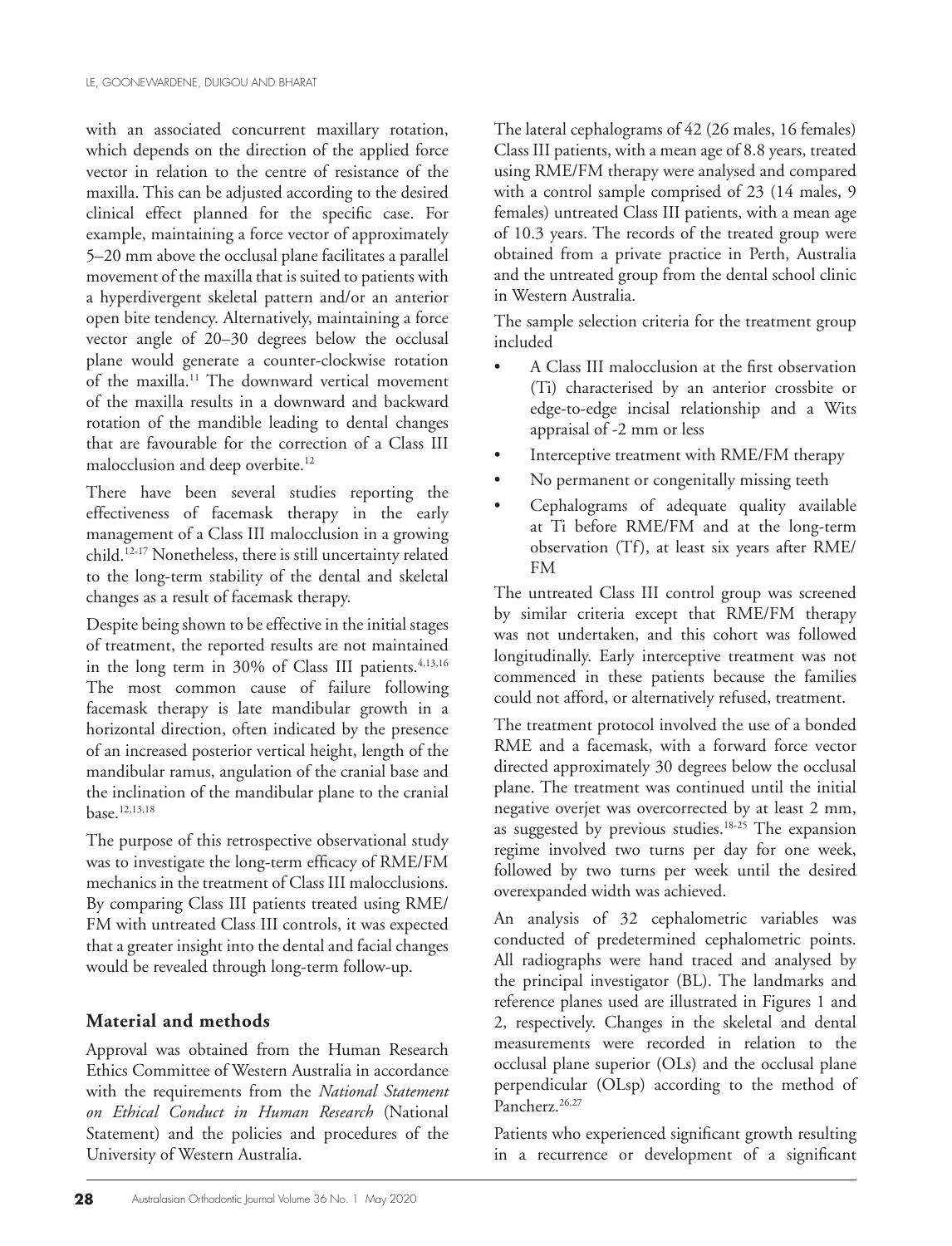negative overjet and/or self-perceived deterioration of their facial aesthetics were considered for surgery.

## *Statistical analysis*

Sample means were calculated for each variable at the initial (Ti) and final visit (Tf), in addition to changes for each variable during this time period. Subsequently, the treatment group was divided into patients who required surgery and those who were treated non-surgically after RME/FM treatment. Independent samples *t*-tests were applied to determine any significant differences between the two groups in the cephalometric variables obtained at the initial and final visits. Bonferroni corrections were carried out on the *t*-tests to reduce the possibility that any significance was due to chance. The relationship between the change in maxillary base and each group was investigated using linear mixed effects models after adjusting for a change in age between visits.

The method error was measured by repeating the cephalometric measurements of pre- and posttreatment lateral cephalograms on a random selection of 10 patients  $(N = 20)$ . Statistical analysis was undertaken using statistical software (R for Windows 2.15.2, R Foundation for Statistical Computing, Vienna, Austria),<sup>28</sup> testing at the 95% confidence level  $(p < 0.05)$ .

## **Results**

There were no statistically significant differences in the cephalometric values between the treated and control subjects at baseline (Ti) (Table I). At the long-term follow-up, the only statistically significant difference in cephalometric values between the treated and control groups was overjet, with the overjet greater in the treated group ( $p < 0.05$ , Table I). There was a significant difference in age between the untreated and treated groups at baseline (Ti) and at the final visit (Tf). At baseline, the untreated group was on average approximately 1.5 years older, whilst at Tf, untreated subjects were younger (Table II). Nonetheless, the relationship between a change in the maxillary base and each group was investigated using a longitudinal analysis with linear mixed models. This was done because of the number of complex predictors with variations in distribution that revealed no significant differences between the control and treated groups, even when age was taken into consideration (Figure 3, Tables III–V).



Figure 1. Cephalometric reference points used in the study.



Figure 2. Cephalometric reference lines related to OLsp used in the study.

When the treatment group was subdivided into surgical and non-surgical groups, at Ti the surgical group presented with a greater AB distance discrepancy and greater soft tissue convexity (*p* < 0.05). Although the overbite was detected as statistically different between groups, it was not clinically significant (*p* < 0.05, Table VI). At long-term follow-up, the Class III skeletal pattern worsened in the surgical group with cephalometric variables Mx/Mn relationship (*p* < 0.01), ANB (*p* < 0.01), AB distance (*p* < 0.01), Wits ( $p < 0.01$ ), soft and hard tissue convexity ( $p <$ 0.05), overjet ( $p < 0.01$ ), molar relation ( $p < 0.01$ ) and inclination of the mandibular incisors ( $p < 0.01$ )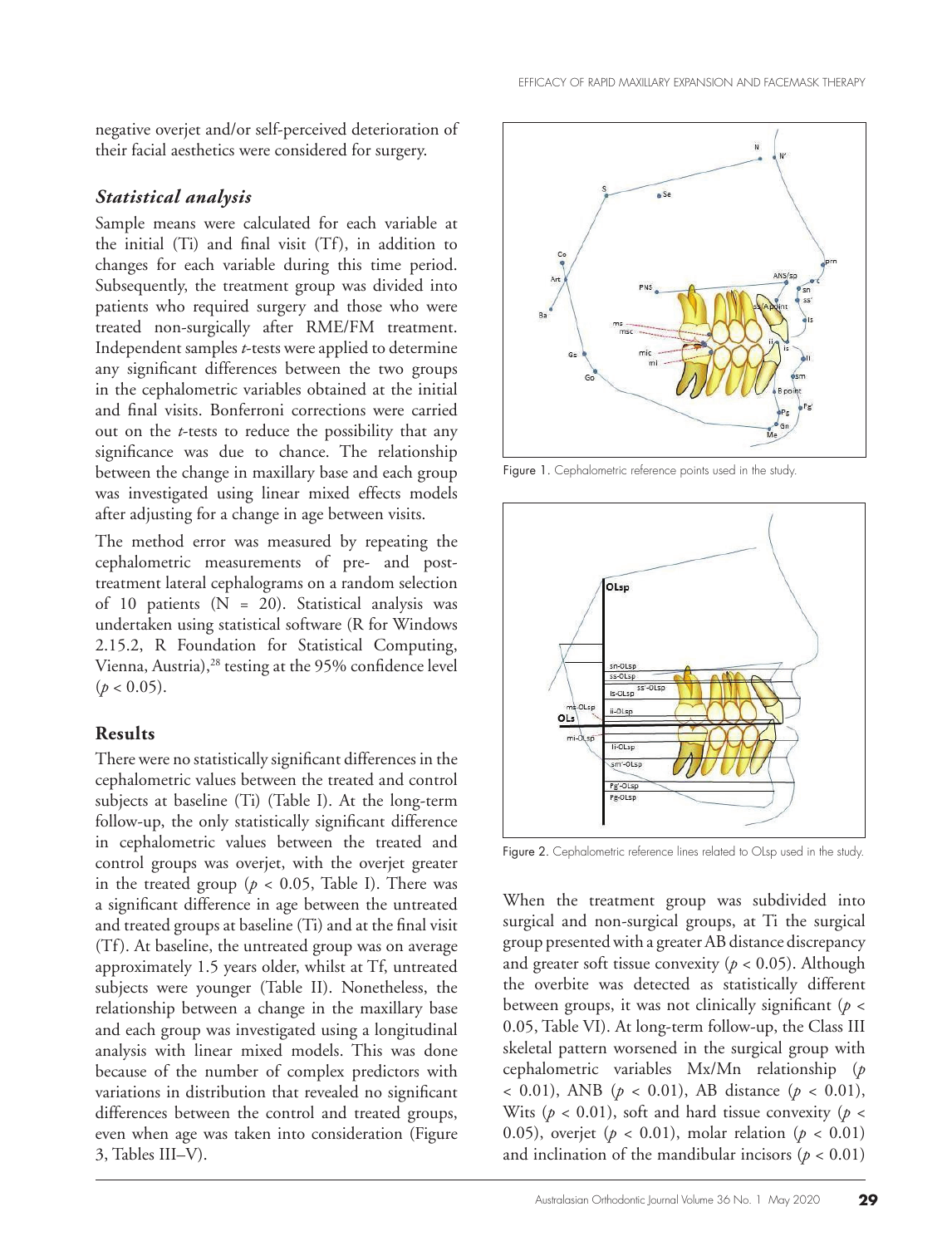|  | Table I. Comparison between treatment and control groups at Ti and Tf. |  |  |  |  |  |  |  |  |
|--|------------------------------------------------------------------------|--|--|--|--|--|--|--|--|
|--|------------------------------------------------------------------------|--|--|--|--|--|--|--|--|

|                                              | Control (CG)<br>at Ti $N=23$ |     | Treated (TG) at<br>Ti $N=42$ |           | Control (CG)<br>at $TF$ $N=23$ |     | Treated (TG) at<br>Tf $N=42$ |     | CG<br>vs TG | CG<br>vs TG                       |
|----------------------------------------------|------------------------------|-----|------------------------------|-----------|--------------------------------|-----|------------------------------|-----|-------------|-----------------------------------|
| Cephalometric variable                       | Mean                         | SD  | Mean                         | <b>SD</b> | Mean                           | SD  | Mean                         | SD  | at Ti       | at Tf                             |
| Maxillary skeletal                           |                              |     |                              |           |                                |     |                              |     |             |                                   |
| Maxillary Base (ss/OLsp)                     | 66.2                         | 5.6 | 65.4                         | 4.4       | 70.6                           | 5.0 | 70.4                         | 5.5 | NS          | NS                                |
| SNA                                          | 79.2                         | 3.4 | 79.2                         | 3.8       | 80.1                           | 3.5 | 80.9                         | 4.1 | NS          | NS                                |
| Mandibular skeletal                          |                              |     |                              |           |                                |     |                              |     |             |                                   |
| Md base (Pg/OLsp)                            | 76.2                         | 7.8 | 75.8                         | 6.9       | 85.5                           | 7.4 | 83.9                         | 8.7 | NS          | NS                                |
| Md length (Pg-co/OLsp)                       | 82.3                         | 7.1 | 82.9                         | 6.1       | 93.8                           | 7.5 | 94.3                         | 8.7 | <b>NS</b>   | NS                                |
| SNB                                          | 80.5                         | 3.3 | 80.8                         | 3.4       | 82.6                           | 5.0 | 83.2                         | 4.2 | <b>NS</b>   | NS                                |
| B point/Olsp                                 | 74.1                         | 7.2 | 73.0                         | 5.0       | 80.7                           | 6.5 | 79.1                         | 7.6 | NS          | NS                                |
| SNPg                                         | 81.0                         | 3.4 | 81.4                         | 3.7       | 83.7                           | 5.0 | 84.3                         | 4.3 | NS          | NS                                |
| Maxillomandibular                            |                              |     |                              |           |                                |     |                              |     |             |                                   |
| Mx/Mn relationship (ss-Pg/OLsp)              | $-10.1$                      | 5.1 | $-10.4$                      | 4.2       | $-14.9$                        | 6.1 | $-13.6$                      | 6.4 | NS          | NS                                |
| <b>ANB</b>                                   | $-1.3$                       | 3.3 | $-1.7$                       | 2.5       | $-2.4$                         | 3.6 | $-2.1$                       | 3.4 | NS          | NS                                |
| AB distance                                  | $-1.2$                       | 4.1 | $-0.3$                       | 2.7       | $-4.1$                         | 6.0 | $-2.5$                       | 5.4 | NS          | NS                                |
| Wits                                         | $-7.9$                       | 4.2 | $-7.5$                       | 2.2       | $-10.1$                        | 4.8 | $-8.8$                       | 5.2 | <b>NS</b>   | NS                                |
| Hard tissue convexity                        | $-4.9$                       | 7.6 | $-4.3$                       | 5.3       | $-7.8$                         | 6.4 | $-7.1$                       | 7.7 | NS          | NS                                |
| $(n-ss-Pg)$                                  |                              |     |                              |           |                                |     |                              |     |             |                                   |
| Vertical skeletal                            |                              |     |                              |           |                                |     |                              |     |             |                                   |
| Nasal plane angle (NL/NSL)                   | 7.3                          | 2.9 | 6.6                          | 3.1       | 6.8                            | 3.1 | 6.7                          | 3.3 | NS          | NS                                |
| Md plane angle (ML/NSL)                      | 36.1                         | 3.7 | 35.5                         | 4.2       | 35.1                           | 5.0 | 34.3                         | 4.8 | NS          | NS                                |
| Vertical jaw relation (ML/NL)                | 28.7                         | 4.5 | 28.6                         | 3.6       | 28.1                           | 5.5 | 27.3                         | 5.0 | NS          | NS                                |
| LAFH (sp-gn/NSL)                             | 56.5                         | 2.6 | 56.2                         | 2.0       | 57.9                           | 2.2 | 57.0                         | 2.3 | NS          | NS                                |
| Skeletodental                                |                              |     |                              |           |                                |     |                              |     |             |                                   |
| Mx incisor horizontal (is/OLsp)              | 73.3                         | 6.5 | 71.5                         | 5.2       | 79.7                           | 6.1 | 79.1                         | 7.0 | NS          | NS                                |
| ls.OLsp                                      | 85.3                         | 7.3 | 83.3                         | 5.0       | 92.1                           | 5.5 | 90.1                         | 7.3 | NS          | NS                                |
| Mx molar horizontal (ms/OLsp)                | 47.5                         | 6.0 | 45.4                         | 3.8       | 54.3                           | 5.5 | 52.5                         | 5.0 | NS          | NS                                |
| Md incisor horizontal (ii/Olsp)              | 74.4                         | 5.9 | 72.5                         | 4.9       | 81.2                           | 5.9 | 78.9                         | 7.5 | NS          | NS                                |
| li.OLsp                                      | 88.0                         | 8.0 | 86.0                         | 5.3       | 96.0                           | 6.4 | 92.9                         | 8.1 | NS          | NS                                |
| Md molar horizontal (mi/OLsp)                | 51.0                         | 6.3 | 48.5                         | 4.2       | 60.2                           | 7.1 | 57.4                         | 6.4 | NS          | NS                                |
| Dentoalveolar                                |                              |     |                              |           |                                |     |                              |     |             |                                   |
| Inclination max. inc. to NSL (ILis-NSL)      | 112.0                        | 6.5 | 112.4                        | 8.7       | 117.1                          | 5.7 | 117.4                        | 6.3 | NS          | NS                                |
| Inclination mand. inc. to ML (ILii-ML)       | 85.4                         | 6.6 | 84.0                         | 6.4       | 83.9                           | 7.8 | 82.3                         | 8.6 | NS          | NS                                |
| Interdental                                  |                              |     |                              |           |                                |     |                              |     |             |                                   |
| Overjet                                      | $-1.1$                       | 2.5 | $-1.0$                       | 2.2       | $-1.5$                         | 3.4 | 0.3                          | 2.7 | NS          | $\star$                           |
| Molar relation (ms/OLsp-mi/OLsp)             | $-3.6$                       | 3.1 | $-3.0$                       | 2.0       | $-5.9$                         | 4.1 | $-4.8$                       | 2.8 | NS          | NS                                |
| Overbite (is-ii/OLsp)                        | 2.0                          | 3.3 | 1.0                          | 2.1       | 0.8                            | 2.4 | 1.0                          | 2.3 | NS          | $\ensuremath{\mathsf{NS}}\xspace$ |
| Soft tissue                                  |                              |     |                              |           |                                |     |                              |     |             |                                   |
| Soft tissue convexity w/out nose (n'-ss'-pg) | 8.8                          | 8.1 | 6.4                          | 7.6       | 7.7                            | 6.6 | 6.3                          | 7.4 | NS          | NS                                |
| Soft tissue convexity with nose (n'-pro-Pg') | 41.6                         | 6.3 | 41.7                         | 4.5       | 42.2                           | 6.1 | 43.9                         | 6.0 | NS          | NS                                |
| ss'/Olsp                                     | 80.4                         | 6.3 | 78.7                         | 4.8       | 87.0                           | 5.4 | 85.5                         | 6.9 | <b>NS</b>   | NS                                |
| pg'/Olsp                                     | 87.2                         | 8.0 | 85.2                         | 6.1       | 96.8                           | 8.0 | 94.6                         | 8.9 | NS          | <b>NS</b>                         |

\* *p* < 0.05; \*\**p* < 0.01; #Significant with the Bonferroni correction; NS = not significant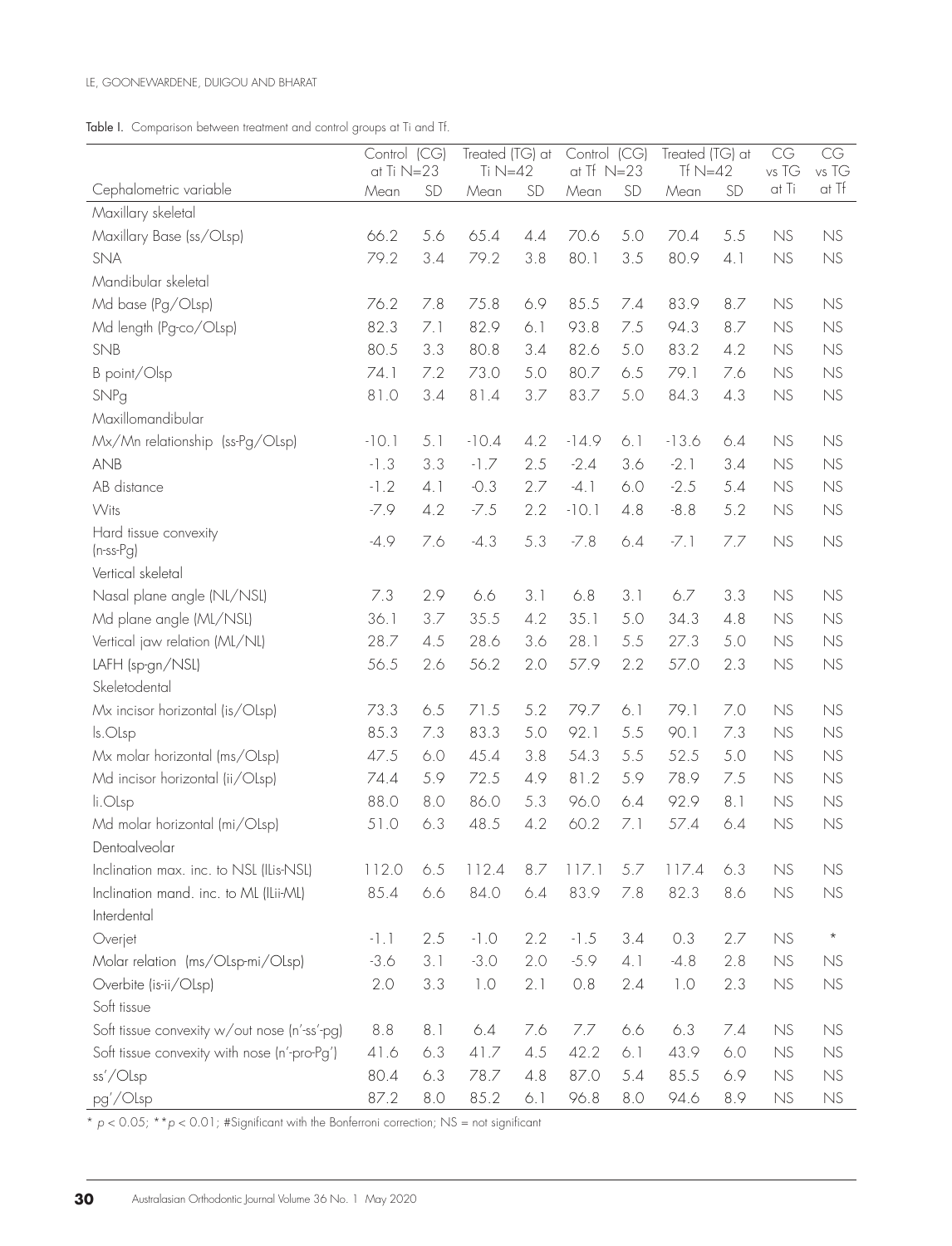| Age       |      | Control $(N=23)$ |      | Treated $(N=42)$ |                 |
|-----------|------|------------------|------|------------------|-----------------|
|           | Mean |                  | Mean |                  | <i>p</i> -value |
| Age at Ti | 0.32 | .57              |      | $\vert$ /        | $< 0.001*$      |
| Age at Tf | 697  | 2.03             | 8.12 | 2.30             | $0.049*$        |

Table II. Comparison between treatment and control groups at Tf.

Table III. Mixed effects modelling of Maxillary Base considering only visit (categorical), group (Treated vs Control) and the interaction of group and visit as explanatory variables.

| Mixed effect modelling of Maxillary Base Measurement |                                       |      |         |  |  |  |  |  |  |
|------------------------------------------------------|---------------------------------------|------|---------|--|--|--|--|--|--|
| Variable                                             | Standard Error<br>P-value<br>Estimate |      |         |  |  |  |  |  |  |
| Intercept                                            | 71.21                                 | 2.46 | < 0.001 |  |  |  |  |  |  |
| Visit                                                | $-5.54$                               | 0.92 | < 0.001 |  |  |  |  |  |  |
| Group                                                |                                       | NS   |         |  |  |  |  |  |  |
| Interaction of Group and Visit                       |                                       | NS   |         |  |  |  |  |  |  |
| Change in Age                                        |                                       | NS   |         |  |  |  |  |  |  |

Table IV. Mixed effects modelling of Maxillary Base considering only visit (categorical), group (Treated vs Control), the interaction of group and visit and change in age (from initial to final visit) as explanatory variables.

| Mixed effect modelling of Maxillary Base Measurement |          |                |         |  |  |  |  |  |
|------------------------------------------------------|----------|----------------|---------|--|--|--|--|--|
| Variable                                             | Estimate | Standard Error | P-value |  |  |  |  |  |
| Intercept                                            | 70.77    | 2.374          | < 0.001 |  |  |  |  |  |
| Visit                                                | $-4.839$ | 0.649          | < 0.001 |  |  |  |  |  |
| Group                                                |          | NS             |         |  |  |  |  |  |
| Interaction of Group and Visit                       |          | NS             |         |  |  |  |  |  |
| Change in Age                                        |          | NS             |         |  |  |  |  |  |

significantly different compared with the non-surgical group (Table VI). However, no significant differences in maxillary change were observed (Figure 4).

## **Discussion**

The objective of early orthodontic treatment is to create a favourable dentofacial environment to prevent the adaptations and limitations that are often associated with malocclusion later in life.<sup>1</sup> However, whether RME/FM therapy can modify and influence growth of the maxilla beyond its predetermined position and length is a contentious issue, particularly since many of the studies do not provide long-term data on whether the positional correction is maintained and is any different to that resulting from normal maxillary growth.

Despite being effective in the initial stages of treatment,17,20, 29-32 the literature has demonstrated that

the results are not maintained in the long term in 30% of patients who present with a Class III malocclusion. This group likely requires orthognathic surgical consideration and intervention.4,13,16 In addition, a recent case report involving twins with identical Class III malocclusions demonstrated that, despite only one twin receiving facemask therapy, both patients achieved almost identical dentofacial results at the age of 18 years. However, both received a full course of full fixed appliances.<sup>2</sup> Even though this was a case report, it questioned whether facemasks are able to significantly alter the inherited craniofacial skeleton of the growing child on a permanent basis.<sup>34</sup>

More recently, Masucci et al. observed no statistically significant difference in the position of the maxilla between RME/FM treated and untreated groups at the completion of growth.35 These findings are consistent with those found in the present study, in which no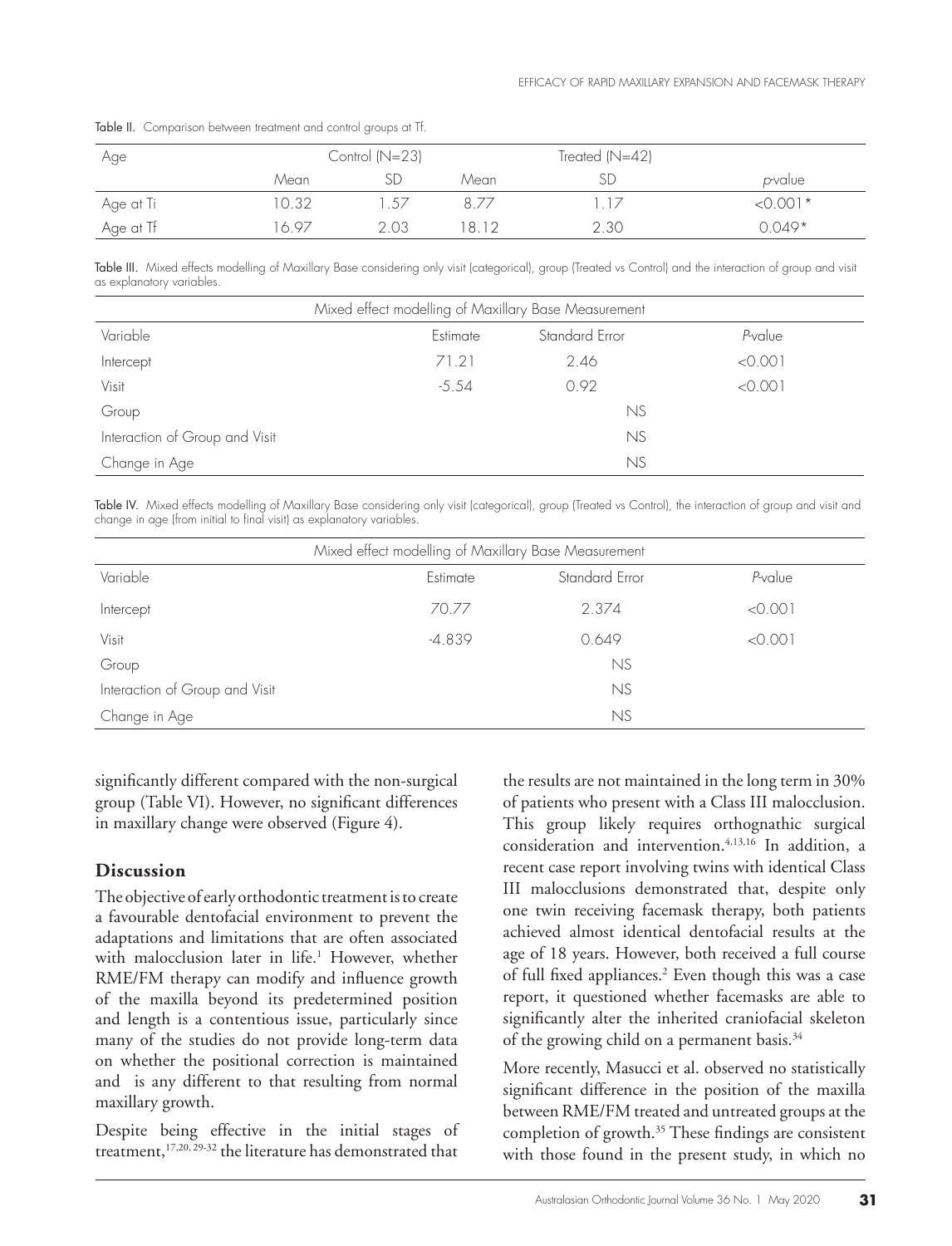#### LE, GOONEWARDENE, DUIGOU AND BHARAT

### Table V. Comparison between surgical and non-surgical groups at Ti and Tf.

|                                              | Non-surgical<br>Surgical (SG)<br>at Ti $N=19$<br>(NG) at Ti<br>$N=23$ |      |         | Non-surgical<br>(NG) at Tf<br>$N=23$ |         | Surgical (SG)<br>at Tf $N=19$ |         | <b>NG</b><br>vs SG<br>at Ti | <b>NG</b><br>vs SG<br>at Tf |                 |
|----------------------------------------------|-----------------------------------------------------------------------|------|---------|--------------------------------------|---------|-------------------------------|---------|-----------------------------|-----------------------------|-----------------|
| Cephalometric variable                       | Mean                                                                  | SD   | Mean    | <b>SD</b>                            | Mean    | SD                            | Mean    | SD                          |                             |                 |
| Maxillary skeletal                           |                                                                       |      |         |                                      |         |                               |         |                             |                             |                 |
| Maxillary Base (ss/OLsp)                     | 65.7                                                                  | 4.1  | 64.8    | 4.8                                  | 71.3    | 5.5                           | 69.2    | 5.5                         | NS                          | NS              |
| SNA                                          | 79.0                                                                  | 4.2  | 79.5    | 3.3                                  | 81.8    | 4.8                           | 80.3    | 2.7                         | NS                          | NS              |
| Mandibular skeletal                          |                                                                       |      |         |                                      |         |                               |         |                             |                             |                 |
| Md base (Pg/OLsp)                            | 75.8                                                                  | 6.6  | 75.8    | 7.4                                  | 82.3    | 8.6                           | 85.9    | 8.6                         | NS                          | NS              |
| Md length (Pg-co/OLsp)                       | 82.9                                                                  | 6.0  | 82.9    | 6.3                                  | 92.4    | 8.2                           | 95.8    | 9.2                         | NS                          | NS              |
| SNB                                          | 80.5                                                                  | 3.8  | 81.3    | 3.0                                  | 82.2    | 4.3                           | 84.3    | 3.9                         | NS                          | NS              |
| B point/Olsp                                 | 72.8                                                                  | 4.8  | 72.8    | 5.3                                  | 77.6    | 7.5                           | 81.0    | 7.5                         | NS                          | NS              |
| SNPg                                         | 81.2                                                                  | 4.1  | 81.8    | 3.2                                  | 83.5    | 4.5                           | 85.3    | 4.0                         | NS                          | NS              |
| Maxillomandibular                            |                                                                       |      |         |                                      |         |                               |         |                             |                             |                 |
| Mx/Mn relationship<br>(ss-Pg/OLsp)           | $-10.0$                                                               | 4.2  | $-10.9$ | 4.3                                  | $-11.0$ | 5.8                           | $-16.7$ | 5.8                         | NS                          | $\star$ $\star$ |
| <b>ANB</b>                                   | $-1.4$                                                                | 2.6  | $-2.1$  | 2.4                                  | $-0.5$  | 3.0                           | $-4.1$  | 2.9                         | NS                          | * * $/$ #       |
| AB distance                                  | 0.5                                                                   | 2.2  | $-1.2$  | 2.9                                  | 0.3     | 4.4                           | $-6.0$  | 4.6                         | $\star$                     | **/#            |
| Wits                                         | $-7.1$                                                                | 2.3  | $-8.0$  | 2.0                                  | $-6.3$  | 4.5                           | $-11.8$ | 4.4                         | NS                          | $\star$ $\star$ |
| Hard tissue convexity<br>$(n-ss-Pg)$         | $-5.2$                                                                | 5.9  | $-3.2$  | 4.3                                  | $-4.2$  | 7.3                           | $-10.7$ | 6.5                         | NS                          | $\star$ $\star$ |
| Vertical skeletal                            |                                                                       |      |         |                                      |         |                               |         |                             |                             |                 |
| Nasal plane angle (NL/NSL)                   | 6.9                                                                   | 3.5  | 6.2     | 2.5                                  | 6.1     | 3.6                           | 7.5     | 2.7                         | NS                          | NS              |
| Md plane angle (ML/NSL)                      | 34.7                                                                  | 4.4  | 36.5    | 3.9                                  | 33.4    | 3.8                           | 35.4    | 5.7                         | NS                          | NS              |
| Vertical jaw relation (ML/NL)                | 27.7                                                                  | 3.6  | 29.7    | 3.3                                  | 27.0    | 4.7                           | 27.7    | 5.4                         | NS                          | NS              |
| LAFH (sp-gn/NSL)                             | 55.9                                                                  | 1.9  | 56.6    | 2.0                                  | 56.6    | 1.9                           | 57.4    | 2.6                         | NS                          | NS              |
| Skeletodental                                |                                                                       |      |         |                                      |         |                               |         |                             |                             |                 |
| Mx incisor horizontal (is/Olsp)              | 71.5                                                                  | 5.4  | 71.5    | 5.0                                  | 80.0    | 7.0                           | 78.1    | 7.0                         | NS                          | NS              |
| ls.OLsp                                      | 83.8                                                                  | 4.9  | 82.8    | 5.3                                  | 90.7    | 7.0                           | 89.4    | 7.8                         | NS                          | NS              |
| Mx molar horizontal (ms/OLsp)                | 45.5                                                                  | 3.8  | 45.2    | 4.0                                  | 52.4    | 4.8                           | 52.8    | 5.4                         | NS                          | NS              |
| Md incisor horizontal (ii/OLsp)              | 72.4                                                                  | 4.3  | 72.5    | 5.6                                  | 77.9    | 7.7                           | 80.0    | 7.4                         | NS                          | NS              |
| li.OLsp                                      | 86.2                                                                  | 4.9  | 85.8    | 6.0                                  | 92.4    | 7.7                           | 93.6    | 8.3                         | NS                          | NS              |
| Md molar horizontal (mi/OLsp)                | 48.5                                                                  | .4.0 | 48.4    | 4.5                                  | 55.8    | 6.3                           | 59.3    | 6.1                         | NS                          | NS              |
| Dentoalveolar                                |                                                                       |      |         |                                      |         |                               |         |                             |                             |                 |
| Inclination max. inc. to NSL (ILis-NSL)      | 111.9                                                                 | 7.0  | 113.0   | 10.5                                 | 116.9   | 6.3                           | 118.1   | 6.4                         | NS                          | NS              |
| Inclination mand. inc. to ML (ILii-ML)       | 85.3                                                                  | 7.4  | 82.6    | 4.6                                  | 85.7    | 9.0                           | 78.3    | 6.1                         | NS                          | $\star$ $\star$ |
| Interdental                                  |                                                                       |      |         |                                      |         |                               |         |                             |                             |                 |
| Overjet                                      | $-1.0$                                                                | 2.5  | $-1.0$  | 1.8                                  | 2.1     | 1.7                           | $-1.9$  | 2.1                         | NS                          | $* *$           |
| Molar relation<br>(ms/Olsp-mi/Olsp)          | $-3.0$                                                                | 2.3  | $-3.0$  | 1.6                                  | $-3.4$  | 2.3                           | $-6.5$  | 2.4                         | NS                          | $\star$ $\star$ |
| Overbite (is-ii/Olsp)                        | 1.7                                                                   | 1.9  | 0.2     | 2.2                                  | 1.3     | 1.7                           | 0.7     | 2.8                         | $\star$                     | NS              |
| Soft tissue                                  |                                                                       |      |         |                                      |         |                               |         |                             |                             |                 |
| Soft tissue convexity w/out nose (n'-ss'-pg) | 8.8                                                                   | 4.8  | 3.6     | 9.4                                  | 8.3     | 8.0                           | 3.8     | 5.8                         | $\star$                     | $\star$         |
| Soft tissue convexity with nose (n'-pro-Pg') | 42.2                                                                  | 3.8  | 41.0    | 5.2                                  | 45.3    | 4.9                           | 42.1    | 6.9                         | NS                          | <b>NS</b>       |
| ss'/Olsp                                     | 79.1                                                                  | 4.6  | 78.2    | 5.1                                  | 86.5    | 6.6                           | 84.4    | 7.3                         | NS                          | NS              |
| pg'/Olsp                                     | 85.2                                                                  | 6.3  | 85.3    | 5.9                                  | 94.1    | 8.8                           | 95.3    | 9.1                         | NS                          | NS              |

\**p* < 0.05; \*\**p* < 0.01; #Significant with the Bonferroni correction; NS = not significant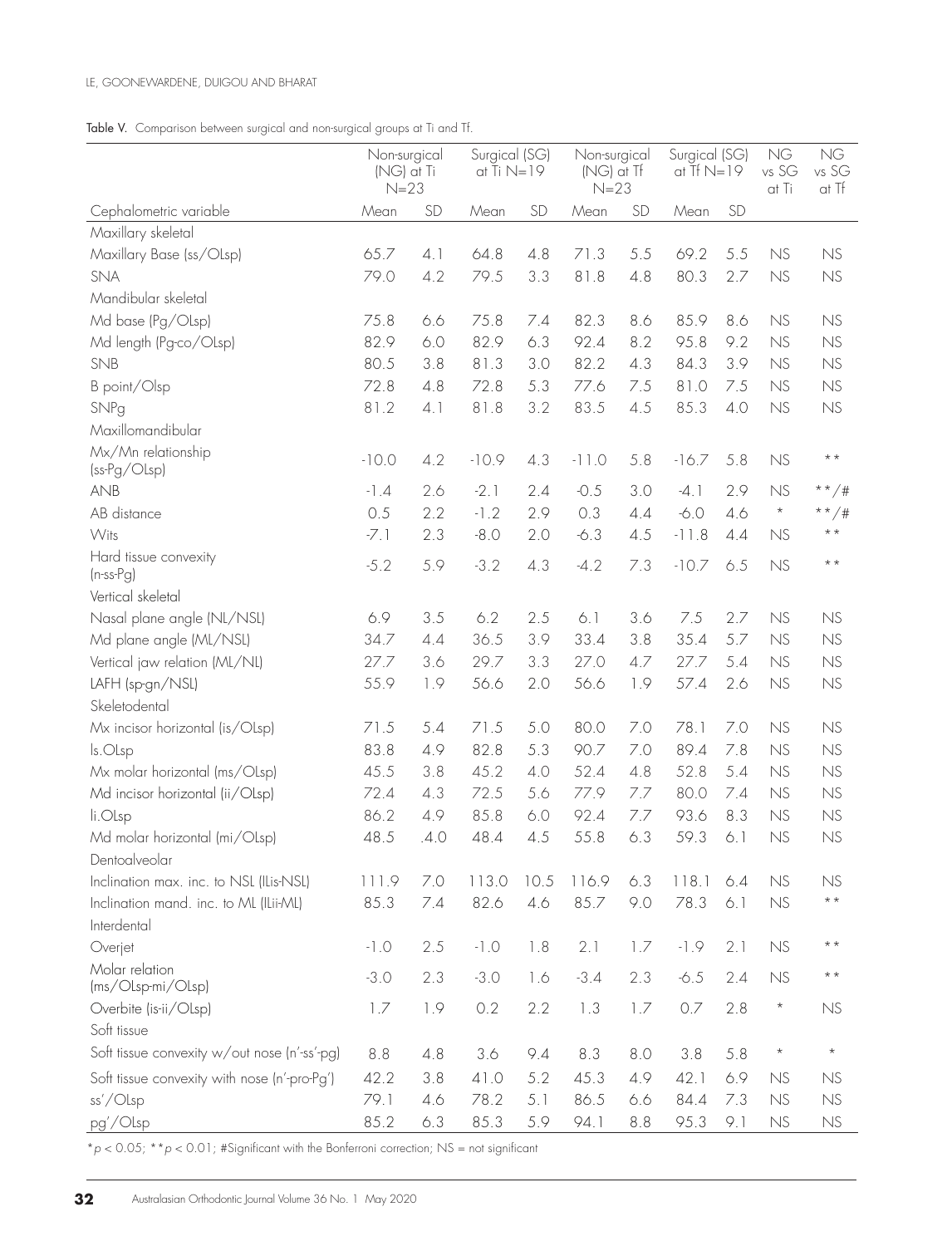



Figure 3. Distribution of Change in Maxillary Base separated by group. Figure 4. Distribution of Change in Maxillary Base separated by group.

significant difference in maxillary base values were observed between the treated and control groups.

In comparison with the RME/FM failure rate of 30% reported in previous studies, <sup>4,13,16</sup> the failure rate within the current treated sample was increased at 45%. This may be due to selection bias within the sample, as patients who required orthognathic surgery had more complete records and were over-represented in the present sample. Nonetheless, the greater long-term failure rate observed in the current study questions whether the maxilla may be manipulated, and adds validity to the theory that the dimensions of the craniofacial skeleton are genetically predetermined, as described many years ago by Martinek<sup>36</sup> and Brodie.<sup>37</sup>

In a comparison of the non-surgical and surgical groups, the Class III skeletal discrepancy at Ti was greater in the surgical group, as indicated by the AB distance ( $p < 0.05$ ) and soft tissue convexity ( $p$ ) < 0.05). This worsened with growth, as the variables describing the Mx/Mn relationship ( $p < 0.01$ ) (ANB (*p* < 0.01), AB distance (*p* < 0.01), Wits (*p* < 0.01), soft and hard tissue convexity ( $p < 0.05$ ), overjet ( $p$  $<$  0.01), molar relation ( $p$   $<$  0.01) and inclination of the mandibular incisors  $(p < 0.01)$ ) were significantly different compared with the non-surgical group at Tf. The variables were consistent with those found by Stellzig-Eisenhauer et al.,<sup>38</sup> and served as indicators determining whether individuals with a Skeletal



Class III relationship can be treated surgically or nonsurgically. However, at Ti the variables suggested as predictors of successful RME/FM therapy, such as the molar relationship,<sup>39</sup> upper incisor inclination to the maxillary plane, horizontal distances of labrale superioris to soft tissue nasion and labrale inferioris to sella vertical,<sup>40</sup> were not significantly different in either group and possibly due to the different phenotypic expressions of Class III skeletal discrepancy within a given population.<sup>41</sup>

There are limitations associated with the present study. Firstly, the nature of the study is retrospective and longitudinal, which comes with inherent concerns. Secondly, although reflective of Australia's multicultural population, the small sample size of mixed ethnicity is a confounding factor that adds comparison variability. Additionally, obtaining an untreated longitudinal Class III sample proved challenging and this group was fewer in number than the treated group.

New techniques involving novel expansion protocols have been proposed to expand and protract the maxilla,42 using a facemask with temporary anchors in the growing child.<sup>43-47</sup> The treatment effects on the maxilla appear to be enhanced in the short term by applying the technique of alternating expansion and contraction. However, the long-term outcomes are yet to be reported.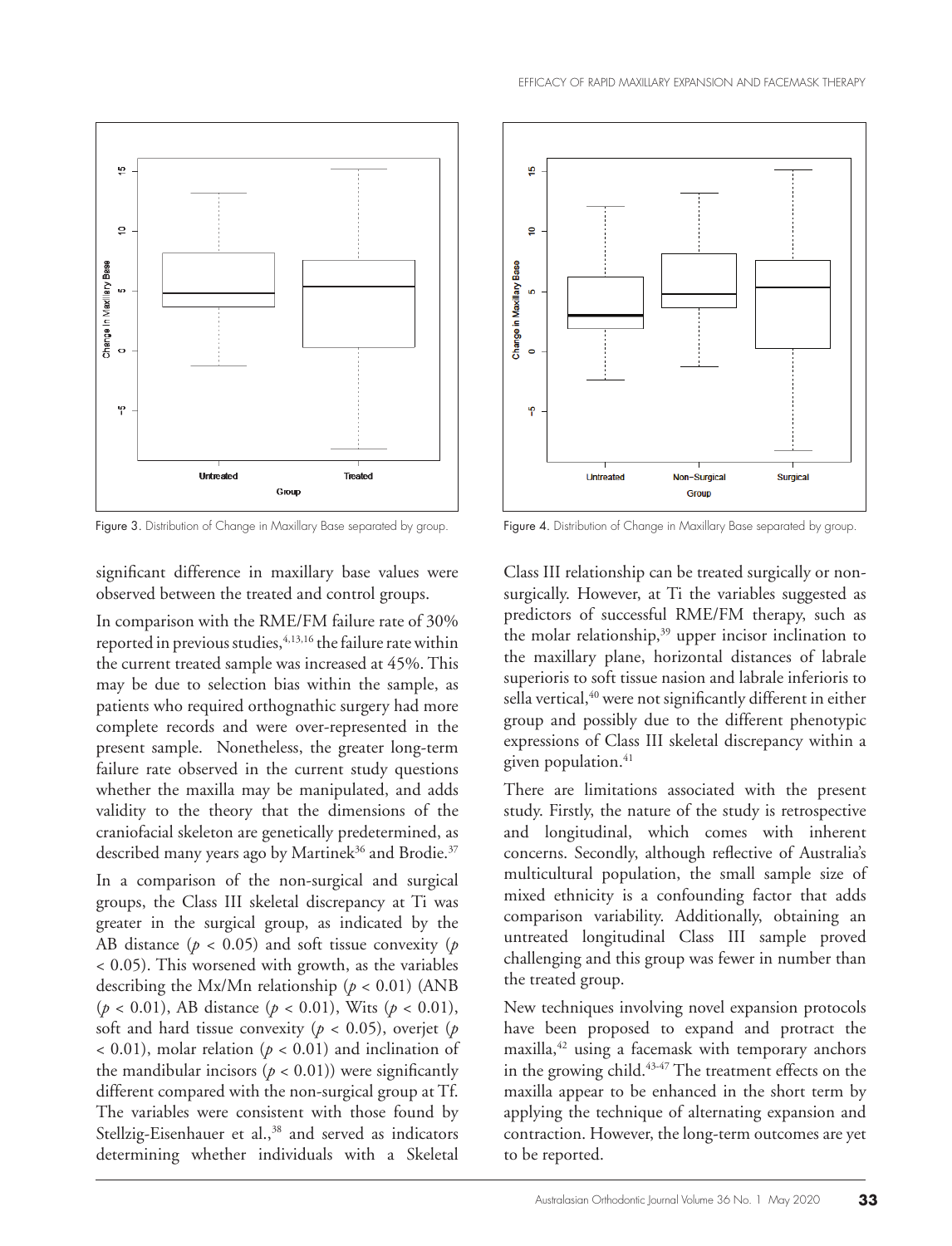Table VI. Baseline comparison between surgical and non-surgical groups at Ti.

|                                              | Non-surgical<br>$(N=23)$ |      | Surgical (N=19) |       |         |                                   |
|----------------------------------------------|--------------------------|------|-----------------|-------|---------|-----------------------------------|
| Cephalometric variable                       | Mean                     | SD   | Mean            | SD    | P-value | Significant                       |
| Age                                          | 8.76                     | 1.06 | 8.79            | 1.32  | 0.926   | NS                                |
| Maxillary skeletal                           |                          |      |                 |       |         |                                   |
| Maxillary Base (ss/OLsp)                     | 65.73                    | 4.07 | 64.85           | 4.76  | 0.522   | NS                                |
| <b>SNA</b>                                   | 79.04                    | 4.18 | 79.45           | 3.31  | 0.735   | NS                                |
| Mandibular skeletal                          |                          |      |                 |       |         |                                   |
| Mandibular base (Pg/OLsp)                    | 75.75                    | 6.61 | 75.77           | 7.39  | 0.995   | ${\sf NS}$                        |
| Mandibular length 1 (Pg-co/OLsp)             | 82.88                    | 6.01 | 82.86           | 6.27  | 0.995   | NS                                |
| Mandibular length 2 (Pg-ar/OLsp)             | 81.90                    | 5.87 | 81.58           | 5.87  | 0.867   | NS                                |
| SNB                                          | 80.46                    | 3.78 | 81.32           | 2.95  | 0.424   | NS                                |
| B point/Olsp                                 | 72.83                    | 4.82 | 72.84           | 5.33  | 0.995   | NS                                |
| SNPg                                         | 81.15                    | 4.07 | 81.79           | 3.22  | 0.583   | NS                                |
| Maxillomandibular                            |                          |      |                 |       |         |                                   |
| Mx/Mn relationship (ss-Pg/OLsp)              | $-10.02$                 | 4.20 | $-10.91$        | 4.33  | 0.503   | NS                                |
| <b>ANB</b>                                   | $-1.41$                  | 2.60 | $-2.11$         | 2.36  | 0.376   | NS                                |
| AB distance                                  | 0.49                     | 2.23 | $-1.24$         | 2.93  | 0.036   | $\star$                           |
| Wits                                         | $-7.10$                  | 2.33 | $-7.99$         | 1.95  | 0.192   | NS                                |
| Hard tissue convexity (n-ss-Pg)              | $-5.15$                  | 5.93 | $-3.21$         | 4.32  | 0.242   | NS                                |
| Vertical skeletal                            |                          |      |                 |       |         |                                   |
| Nasal plane angle (NL/NSL)                   | 6.89                     | 3.48 | 6.16            | 2.54  | 0.449   | NS                                |
| Mandibular plane angle (ML/NSL)              | 34.72                    | 4.35 | 36.45           | 3.93  | 0.188   | NS                                |
| Vertical jaw relation (ML/NL)                | 27.70                    | 3.63 | 29.71           | 3.26  | 0.069   | ${\sf NS}$                        |
| LAFH (sp-gn/NSL)                             | 55.94                    | 1.89 | 56.56           | 2.03  | 0.310   | NS                                |
| Skeletodental                                |                          |      |                 |       |         |                                   |
| Maxillary incisor horizontal (is/OLsp)       | 71.47                    | 5.40 | 71.46           | 5.01  | 0.995   | NS                                |
| ls.OLsp                                      | 83.80                    | 4.86 | 82.77           | 5.28  | 0.516   | NS                                |
| Maxillary molar horizontal (ms/OLsp)         | 45.53                    | 4.02 | 45.24           | 4.46  | 0.813   | NS                                |
| Mandibular incisor horizontal (ii/OLsp)      | 72.44                    | 4.30 | 72.47           | 5.65  | 0.985   | NS                                |
| li.OLsp                                      | 86.24                    | 4.91 | 85.80           | 5.96  | 0.792   | NS                                |
| Mandibular molar horizontal (mi/OLsp)        | 48.52                    | 3.77 | 48.40           | 3.99  | 0.932   | NS                                |
| Dentoalveolar                                |                          |      |                 |       |         |                                   |
| Inclination max. inc. to NSL (ILis-NSL)      | 111.94                   | 7.00 | 112.97          | 10.51 | 0.704   | <b>NS</b>                         |
| Inclination mand. inc. to ML (ILii-ML)       | 85.26                    | 7.38 | 82.55           | 4.61  | 0.155   | $\ensuremath{\mathsf{NS}}\xspace$ |
| Interdental                                  |                          |      |                 |       |         |                                   |
| Overjet                                      | $-0.97$                  | 2.52 | $-1.00$         | 1.79  | 0.959   | NS                                |
| Molar relation (ms/OLsp-mi/OLsp)             | $-2.99$                  | 2.27 | $-3.01$         | 1.57  | 0.975   | NS                                |
| Overbite (is-ii/OLsp)                        | 1.70                     | 1.86 | 0.15            | 2.17  | 0.017   | $\star$                           |
| Soft tissue                                  |                          |      |                 |       |         |                                   |
| Soft tissue convexity w/out nose (n'-ss'-Pg) | 8.78                     | 4.80 | 3.55            | 9.36  | 0.036   | $\star$                           |
| Soft tissue convexity with nose (n'-pro-Pg') | 42.17                    | 3.80 | 41.03           | 5.22  | 0.415   | NS                                |
| ss'/OLsp                                     | 79.11                    | 4.57 | 78.22           | 5.12  | 0.556   | ${\rm NS}$                        |
| Pg'/OLsp                                     | 85.16                    | 6.33 | 85.28           | 5.91  | 0.952   | NS                                |

\**p* < 0.05; \*\**p* < 0.01; #Significant with the Bonferroni correction; NS = not significant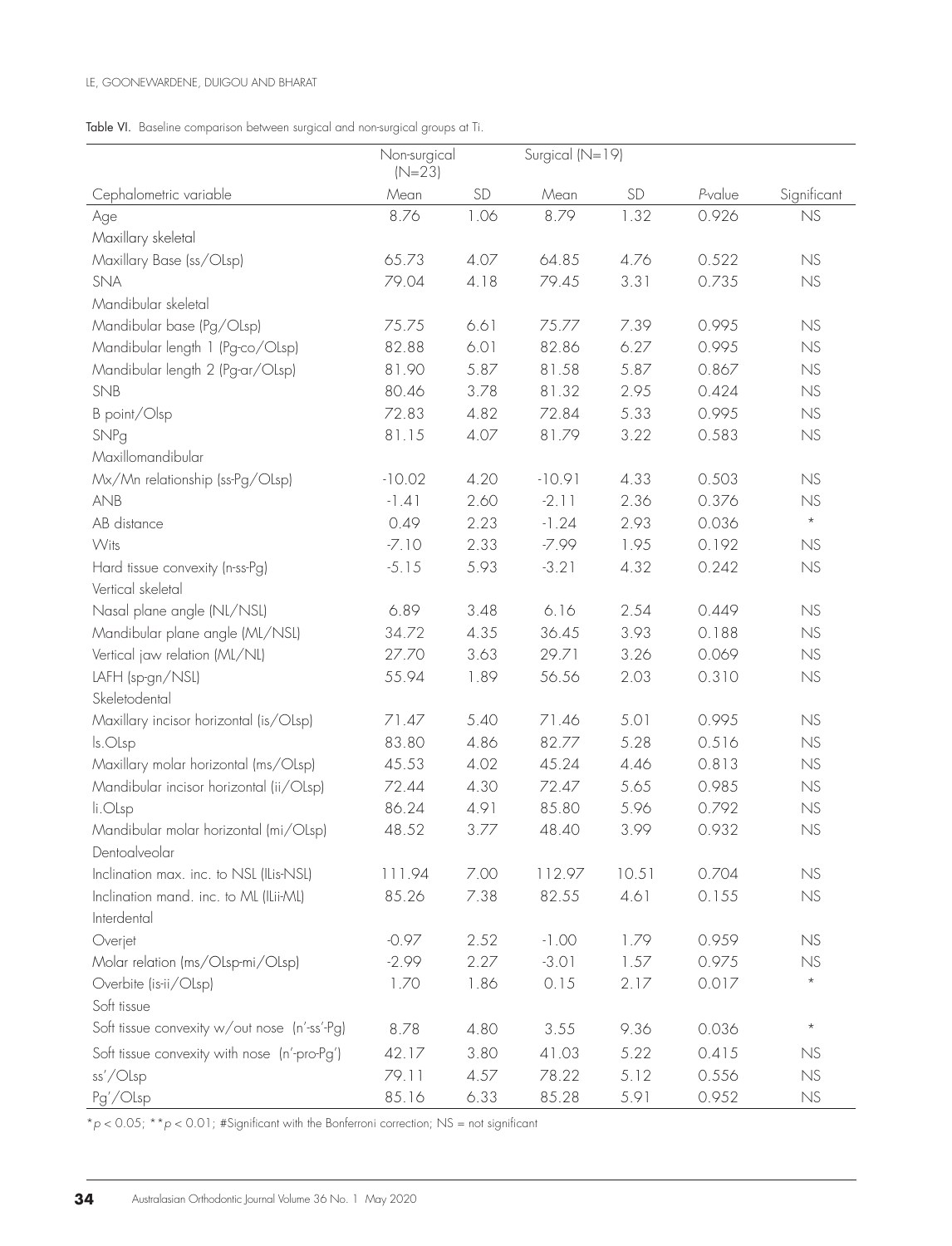Table VII. Baseline comparison between surgical and non-surgical groups at Tf.

|                                              | Non-surgical (N=23) |      |          | Surgical (N=19) |         |                 |
|----------------------------------------------|---------------------|------|----------|-----------------|---------|-----------------|
| Cephalometric variable                       | Mean                | SD   | Mean     | <b>SD</b>       | P-value | Significant     |
| Age                                          | 18.02               | 2.41 | 18.24    | 2.23            | 0.758   | NS              |
| Maxillary skeletal                           |                     |      |          |                 |         |                 |
| Maxillary Base (ss/OLsp)                     | 71.28               | 5.47 | 69.23    | 5.46            | 0.234   | NS              |
| <b>SNA</b>                                   | 81.76               | 4.85 | 80.26    | 2.74            | 0.217   | NS              |
| Mandibular skeletal                          |                     |      |          |                 |         |                 |
| Mandibular base (Pg/OLsp)                    | 82.28               | 8.61 | 85.89    | 8.59            | 0.183   | NS              |
| Mandibular length 1 (Pg-co/OLsp)             | 92.42               | 8.21 | 95.80    | 9.17            | 0.216   | NS              |
| Mandibular length 2 (Pg-ar/OLsp)             | 91.81               | 8.01 | 94.82    | 9.09            | 0.261   | NS              |
| SNB                                          | 82.24               | 4.27 | 84.32    | 3.89            | 0.110   | NS              |
| B point/Olsp                                 | 77.58               | 7.50 | 81.03    | 7.51            | 0.146   | NS              |
| SNPg                                         | 83.50               | 4.54 | 85.34    | 3.97            | 0.174   | ${\sf NS}$      |
| Maxillomandibular                            |                     |      |          |                 |         |                 |
| Mx/Mn relationship (ss-Pg/OLsp)              | $-11.00$            | 5.83 | $-16.66$ | 5.75            | 0.003   | $\star$ $\star$ |
| <b>ANB</b>                                   | $-0.48$             | 3.01 | $-4.05$  | 2.88            | 0.0004  | $**/#$          |
| AB distance                                  | 0.31                | 4.36 | $-5.97$  | 4.60            | < .0001 | **/#            |
| Wits                                         | $-6.30$             | 4.47 | $-11.80$ | 4.41            | 0.0003  | $\star$ $\star$ |
| Hard tissue convexity (n-ss-Pg)              | $-4.15$             | 7.34 | $-10.74$ | 6.54            | 0.004   | $\star$ $\star$ |
| Vertical skeletal                            |                     |      |          |                 |         |                 |
| Nasal plane angle (NL/NSL)                   | 6.09                | 3.58 | 7.47     | 2.71            | 0.172   | NS              |
| Mandibular plane angle (ML/NSL)              | 33.41               | 3.77 | 35.37    | 5.66            | 0.188   | NS              |
| Vertical jaw relation (ML/NL)                | 27.02               | 4.71 | 27.71    | 5.44            | 0.662   | NS              |
| LAFH (sp-gn/NSL)                             | 56.64               | 1.95 | 57.37    | 2.57            | 0.302   | NS              |
| Skeletodental                                |                     |      |          |                 |         |                 |
| Maxillary incisor horizontal (is/OLsp)       | 79.98               | 7.67 | 78.10    | 7.36            | 0.394   | NS              |
| ls.OLsp                                      | 90.74               | 6.97 | 89.35    | 7.76            | 0.546   | NS              |
| Maxillary molar horizontal (ms/OLsp)         | 90.74               | 4.84 | 89.35    | 5.40            | 0.546   | NS              |
| Mandibular incisor horizontal (ii/OLsp)      | 77.91               | 7.67 | 80.00    | 7.36            | 0.377   | NS              |
| li.OLsp                                      | 92.44               | 7.69 | 93.56    | 8.25            | 0.653   | NS              |
| Mandibular molar horizontal (mi/OLsp)        | 55.81               | 6.28 | 59.28    | 6.14            | 0.079   | NS              |
| Dentoalveolar                                |                     |      |          |                 |         |                 |
| Inclination max. inc. to NSL (ILis-NSL)      | 116.85              | 6.33 | 118.05   | 6.42            | 0.545   | NS              |
| Inclination mand. inc. to ML (ILii-ML)       | 85.65               | 8.98 | 78.26    | 6.10            | 0.004   | $\star$ $\star$ |
| Interdental                                  |                     |      |          |                 |         |                 |
| Overjet                                      | 2.07                | 1.68 | $-1.89$  | 2.13            | < .0001 | $\star$ $\star$ |
| Molar relation (ms/OLsp-mi/OLsp)             | $-3.41$             | 2.28 | $-6.48$  | 2.45            | 0.0001  | $\star$ $\star$ |
| Overbite (is-ii/OLsp)                        | 1.29                | 1.70 | 0.68     | 2.83            | 0.420   | NS              |
| Soft tissue                                  |                     |      |          |                 |         |                 |
| Soft tissue convexity w/out nose (n'-ss'-Pg) | 8.28                | 7.98 | 3.79     | 5.83            | 0.047   | $^{\star}$      |
| Soft tissue convexity with nose (n'-pro-Pg') | 45.33               | 4.90 | 42.13    | 6.90            | 0.088   | NS              |
| ss'/Olsp                                     | 86.51               | 6.61 | 84.38    | 7.32            | 0.329   | ${\rm NS}$      |
| Pg'/OLsp                                     | 94.13               | 8.83 | 95.26    | 9.10            | 0.686   | ${\rm NS}$      |

\**p* < 0.05; \*\**p* < 0.01; #Significant with the Bonferroni correction; NS = not significant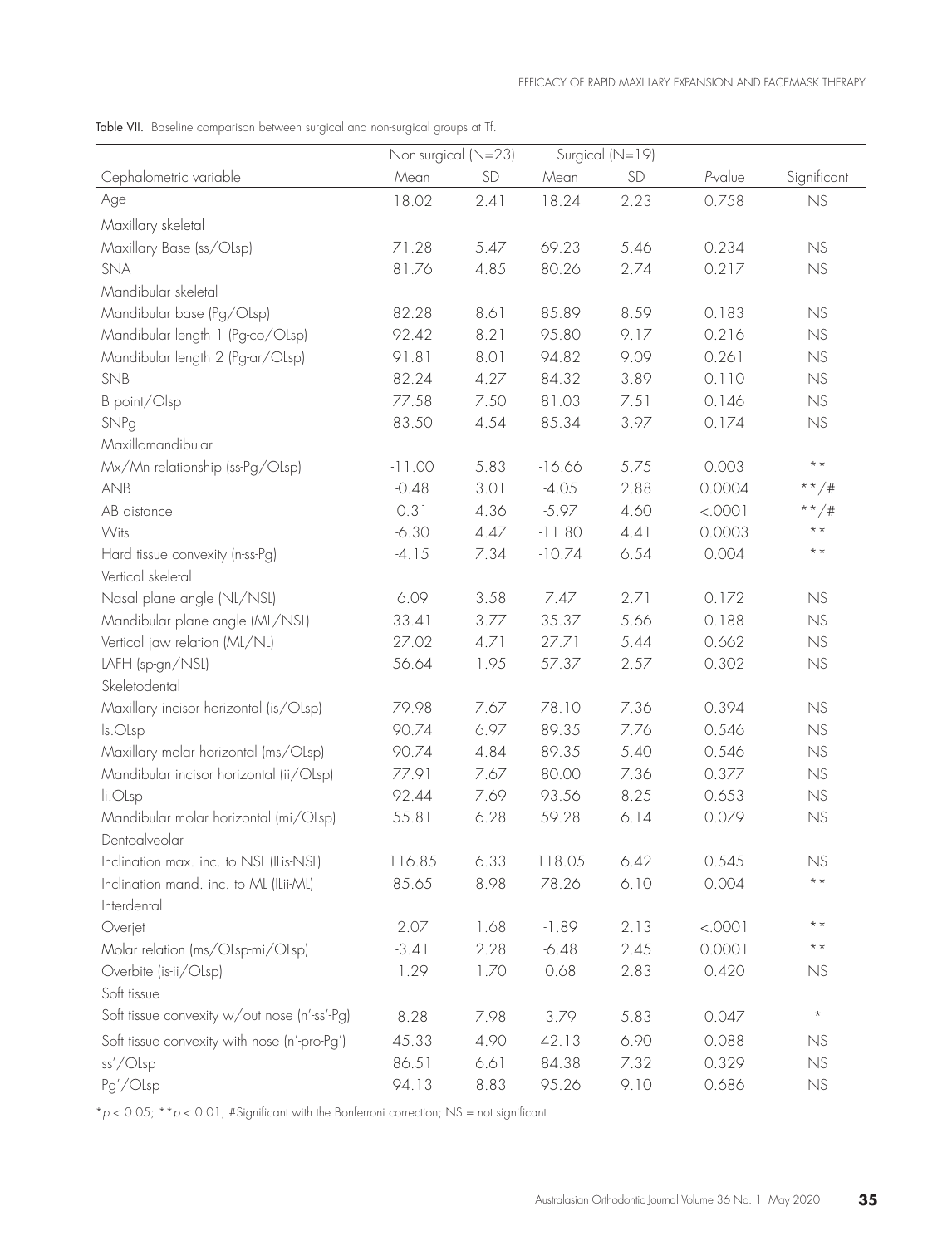De Clerk et al. utilised titanium miniplates as anchorage to apply pure bone-borne orthopaedic forces between the maxilla and mandible by the application of intermaxillary elastics.<sup>43-47</sup> De Clerk et al.,<sup>44</sup> Cevidanes et al.<sup>45</sup> and Hino et al.<sup>47</sup> have reported the treatment effects of bone-anchored maxillary protraction to include significant maxillary protraction and repositioning of the condyle posteriorly with associated fossa remodelling. Compared with RME/ FM treatment, bone-anchored maxillary protraction produced a greater amount of maxillary advancement, improved vertical control, an inhibition of clockwise mandibular rotation and an absence of lower incisor retroclination. Moreover, the mandible exhibited a degeree of counter-clockwise rotation, a decrease in gonial angle flexure and more parallel lowering of the mandibular border than obsereved in facemask-only treatment.45,47

A three-dimensional assessment of the effects of boneanchored maxillary protraction reported zygomatic advancement as well.<sup>48,49</sup> However, this was subject to individual variation described in Hino et al.'s <sup>47</sup> study, which compared the growth and treatment effects on the midface and maxillary dentition produced by RME/FM and bone-anchored maxillary protraction in the three dimensions. Although the skeletal changes were greater in the bone-anchored group, there were several individuals in whom little change occurred.

At present, the long-term efficacy of bone-anchored maxillary protraction compared with facemask therapy and normal growth is yet to be clarified. Therefore, caution is recommended in using these approaches, particularly as the placement of bone plates is an invasive surgical procedure in a growing child.

## **Conclusion**

- 1. At long-term follow-up, there were no statistically significant differences between RME/FM treated and control groups except in overjet, which was greater in the treated group ( $p < 0.05$ ).
- 2. AB distance and soft tissue convexity may be indicators of an unfavourable Class III growth pattern.
- 3. The Mx/Mn relationship, ANB angle, AB distance, Wits value, soft and hard tissue convexity, overjet, molar relation and the inclination of the mandibular incisors are

indicators of the need for orthognathic surgery at growth cessation.

## **Acknowledgments**

The authors wish to acknowledge the support of the Australian Society of Orthodontists Foundation of Research and Education (ASOFRE) for their support of this research.

## **Corresponding Author**

Mithran S. Goonewardene BDSc, MMedSc, CertOrth Program Director, Orthodontics School of Dentistry The University of Western Australia 17 Monash Avenue, Nedlands WA 6009

Email: mithran.goonewardene@uwa.edu.au

## **References**

- 1. Joondeph DR. Early orthodontic treatment. Am J Orthod Dentofacial Orthop 1993;104:199-200.
- 2. Sugawara J, Aymach Z, Hin H, Nanda R. One-phase vs 2-phase treatment for developing Class III malocclusion: A comparison of identical twins. Am J Orthod Dentofacial Orthop 2012;141:e11-22.
- 3. O'Brien K, Wright J, Conboy F, Chadwick S, Connolly I, Cook P et al. Effectiveness of early orthodontic treatment with the Twinblock appliance: a multicenter, randomized, controlled trial. Part 2: psychosocial effects. Am J Orthod Dentofacial Orthop 2003;124:488-94.
- 4. Mandall N, DiBiase A, Littlewood S, Nute S, Stivaros N, McDowall R et al. Is early Class III protraction facemask treatment effective? A multicentre, randomized, controlled trial: 15 month follow up. J Orthod 2010;37:149-61.
- 5. Melsen B. Palatal growth studied on human autopsy material: a histologic microradiographic study. Am J Orthod 1975;68:42-54.
- 6. Nanda R, Hickory W. Zygomaticomaxillary suture adaptations incident to anteriorly-directed forces in rhesus monkeys. Angle Orthod 1984;54:199-210.
- 7. Dellinger EL. A preliminary study of anterior maxillary displacement. Am J Orthod 1973;63:509-16.
- 8. Jackson GW, Kokich VG, Shapiro PA. Experimental and postexperimental response to anteriorly directed extraoral force in young Macaca nemestrina. Am J Orthod 1979;75:318-33.
- 9. Kambara T. Dentofacial changes produced by extraoral forward force in the Macaca irus. Am J Orthod 1977;71:249-77.
- 10. Smalley WM, Shapiro PA, Hohl TH, Kokich VG, Brånemark P-I. Osseointegrated titanium implants for maxillofacial protraction in monkeys. Am J Orthod Dentofacial Orthop 1988;94:285-95.
- 11. Yepes E, Quintero P, Rueda ZV, Pedroza A. Optimal force for maxillary protraction facemask therapy in the early treatment of class III malocclusion. Eur J Orthod 2014;36:586-94.
- 12. Williams MD, Sarver DM, Sadowsky PL, Bradley E. Combined rapid maxillary expansion and protraction facemask in the treatment of Class III malocclusions in growing children: a prospective longterm study. Semin Orthod 1997;3:265-74.